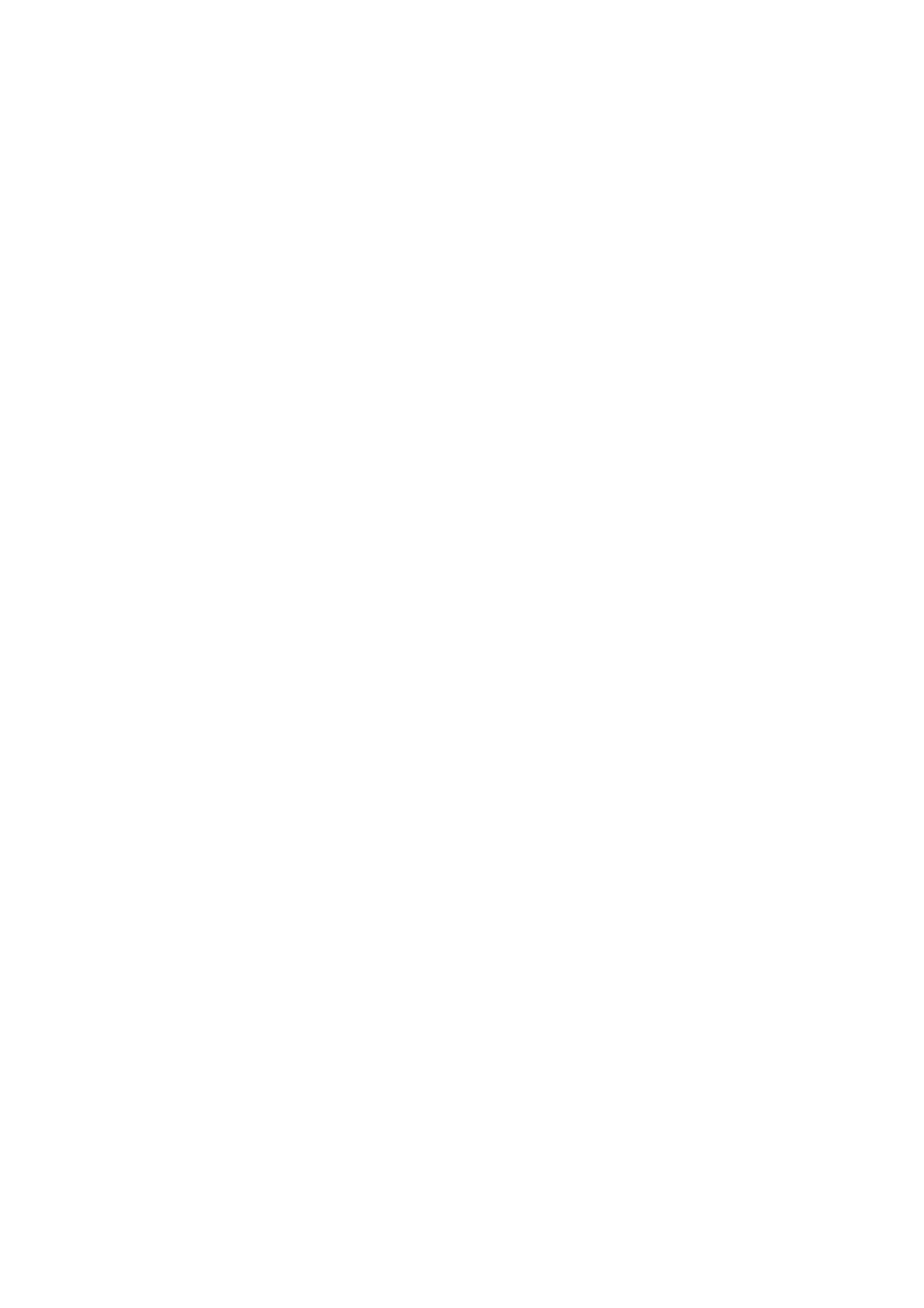### LESSON 7

 $(1)$ 

For me, exploration was a personal venture.

I did not go to the Arabian Desert to collect plants

nor to make a map; such things were of minor significance.

At heart I knew

that to write or even to talk of my travel was to spoil the achievement.

I went there to find peace in the hardship of desert

and the company of desert peoples.

 $(2)$ 

When we plan to see any place,

it might be helpful to know about some of the facilities

that you may take advantage of

in order to make your trip more enjoyable and worthwhile.

Half of the fun of traveling is always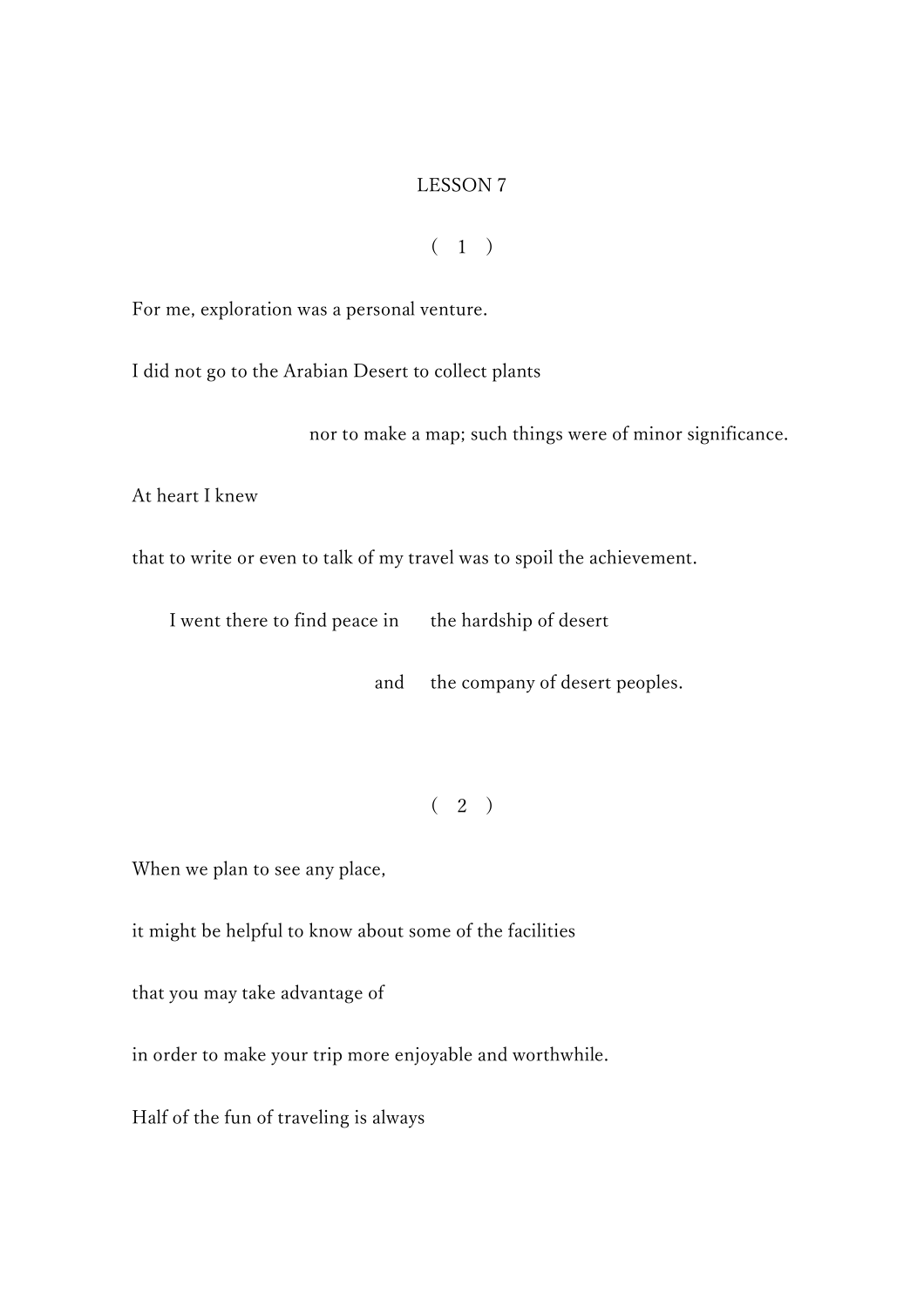the planning of what you are going to do and see.